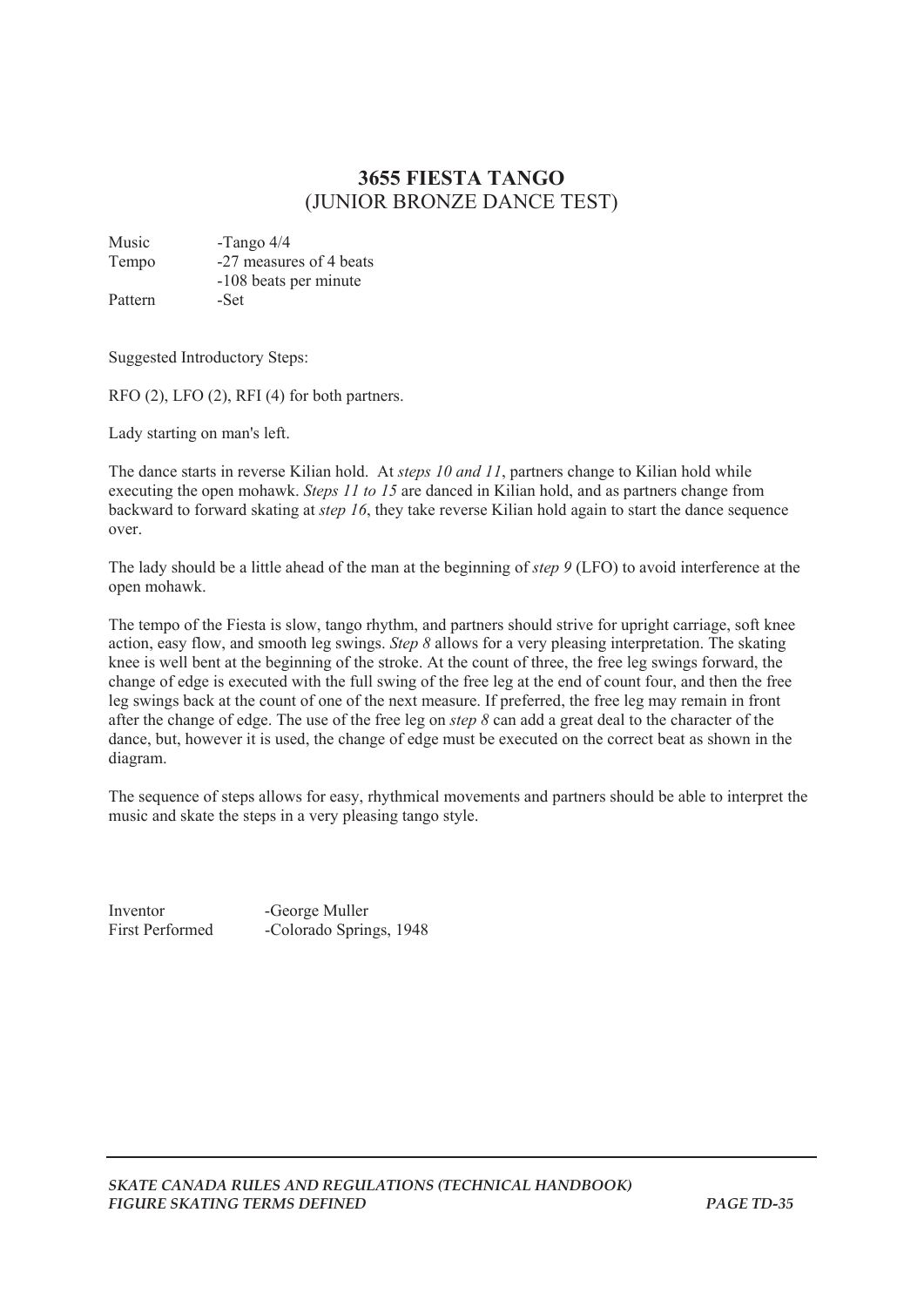## **3655 FIESTA TANGO**

## Both partners skate the same steps

| Hold           | Step No.       | <b>Step</b>     | <b>Number of beats</b> |
|----------------|----------------|-----------------|------------------------|
|                |                | (Same for both) | of Music               |
| Reverse Kilian |                | <b>LFO</b>      | 2                      |
|                | $\overline{2}$ | <b>RFO</b>      | $\overline{2}$         |
|                | 3              | <b>LFO</b>      |                        |
|                | 4              | RFI-Pr          |                        |
|                | 5              | <b>LFO</b>      | $\overline{2}$         |
|                | 6              | <b>CR-RFO</b>   | $\overline{2}$         |
|                | 7              | XB-LFI          | $\overline{2}$         |
|                | 8              | <b>RFOI</b>     | $4 + 2$                |
|                | 9              | <b>LFO</b>      | $\overline{2}$         |
|                | 10             | <b>RFI</b>      |                        |
|                |                | OpMo            |                        |
| Kilian         | 11             | LBI             |                        |
|                | 12             | <b>RBO</b>      | $\overline{2}$         |
|                | 13             | LBI             | $\overline{2}$         |
|                | 14             | <b>RBO</b>      | $\overline{2}$         |
|                | 15             | XF-LBI          | $\overline{2}$         |
| Reverse Kilian | 16             | <b>RFI</b>      | 2                      |